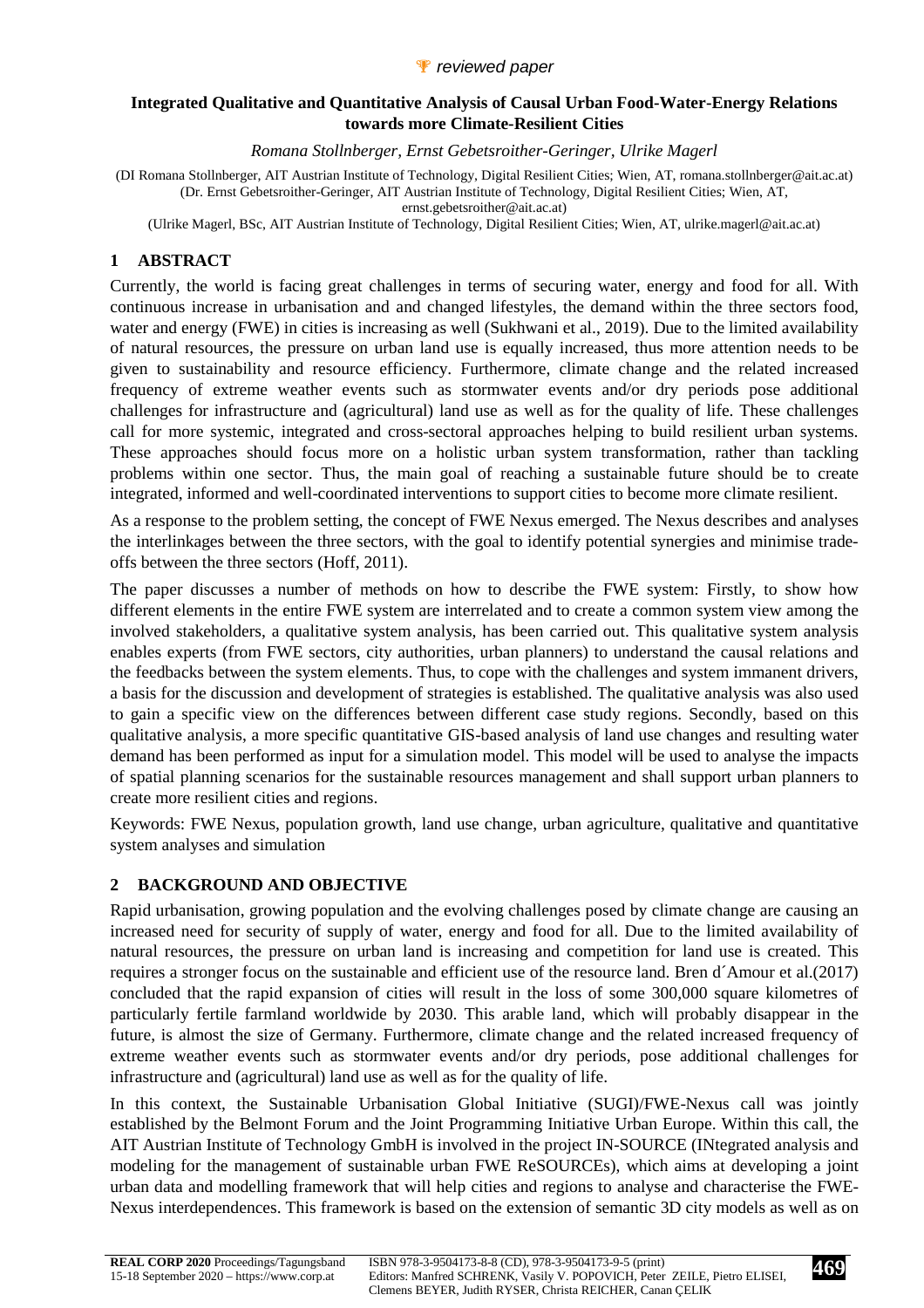geoinformation applications to be developed and applied in the three case study regions: Vienna, New York and the administrative district Ludwigsburg as a metropolitan region. The paper focuses on the case study region Vienna.

The objective of the qualitative system analyses, the causal relation analyses, are (i) understanding the system elements interaction and feedbacks in the entire FWE-System, (ii) building a joint vision of these system elements interactions between the project partners, (iii) supporting the discussion with stakeholders in interactive workshops.

# **3 QUALITATIVE SYSTEM ANALYSIS**

Causal relations can be expressed by using the method of Causal Loop Diagrams (CLDs). The approach became famous during the 70ies as they have been used by the Club of Rome to explain the system structure of the developed World3 models (Meadows et al., 1972).

CLDs use a simple "language" to describe dynamic systems and can be used to analyse, communicate and discuss possible system behaviour. Interrelations between system elements expressed as arrows with polarities (+, -) and time delays are the components used to visualise the entire system. CLDs have no starting point or end point, they are rather closed circuits. The system elements are entities, which can increase or decrease. The arrow with the polarity indicates how an entity changes when the influencing entity changes. A link marked positive (+) indicates a positive relationship and a link marked negative (-) indicates a negative relation. A positive causal link means the two entities change in the same direction, i.e. if the entity in which the link starts decreases, the influenced entity also decreases. Similarly, if the entitiy in which the link starts increases, the influenced entity increases as well. A negative causal link means the two entities change in the opposite direction: if the entitiy in which the link starts increases, the influenced entity decreases, and vice versa. With these simple "rules" complex system structures can be visualised. For the CLDs developed in IN-SOURCE and shown in this paper we used coloured arrows (blue) and solid lines for "+" interrelations and red arrows and dashed lines for "-" to increase the readability in the paper.

The aim of the FWE CLDs which are specifically developed for each case study region is to get a more appropriate view about the most important interactions. The diagram neither consists of all possible system elements nor all connections as this would make it hardly manageable to interpret. For example, we didn´t differentiate between different water qualities which would have restricted use for different purpose only (drinking water, treated waste water, rain water etc.).

The decision of which element/parameter/factor is important, was met according to different information: expected system element changes, e.g. population changes (increases or decreases), effects of climate change, together with challenges the case study areas are currently facing, e.g., mitigation of heat islands, air pollution. Other important factors to identify important links were the interest of the relevant stakeholders and available tools to quantify the causal relations. Within the specific CLDs for each case study region we indicated the more important links by increasing the thickness of the arrows as the specific CLD for Vienna in Figure 1 shows.

# **3.1 Causal FWE relations in Vienna**

The causal relations diagram for Vienna was established under the assumption of a growing urban population. According to forecasts, Vienna will grow moderately by 289.000 people (about 16%) over the next three decades and the population of the city will be about 2,200,000 in 2048 (MA23, 2018). Additionally, climate change has been taken into consideration as a determining factor that will change the future system logic. The CLD shows relations between the three systems of water, energy, and food and challenges Vienna is currently facing (e.g. heat islands, air pollution, urban land availability). Due to the high complexity of the topic, this analysis can only show a few relevant connections that are primarily connected to the Nexus. Figure 1 shows the causal FWE relations that have been assigned to the three systems using different colors.

# 3.1.1 Urban Food System

Population growth would also increase the related Food consumption which in return reduces the Food availability. To meet the increasing demand for food, importing food results in an increasing transportation demand which causes additional  $CO<sub>2</sub>$  emissions what can be called a Nexus effect with the energy system.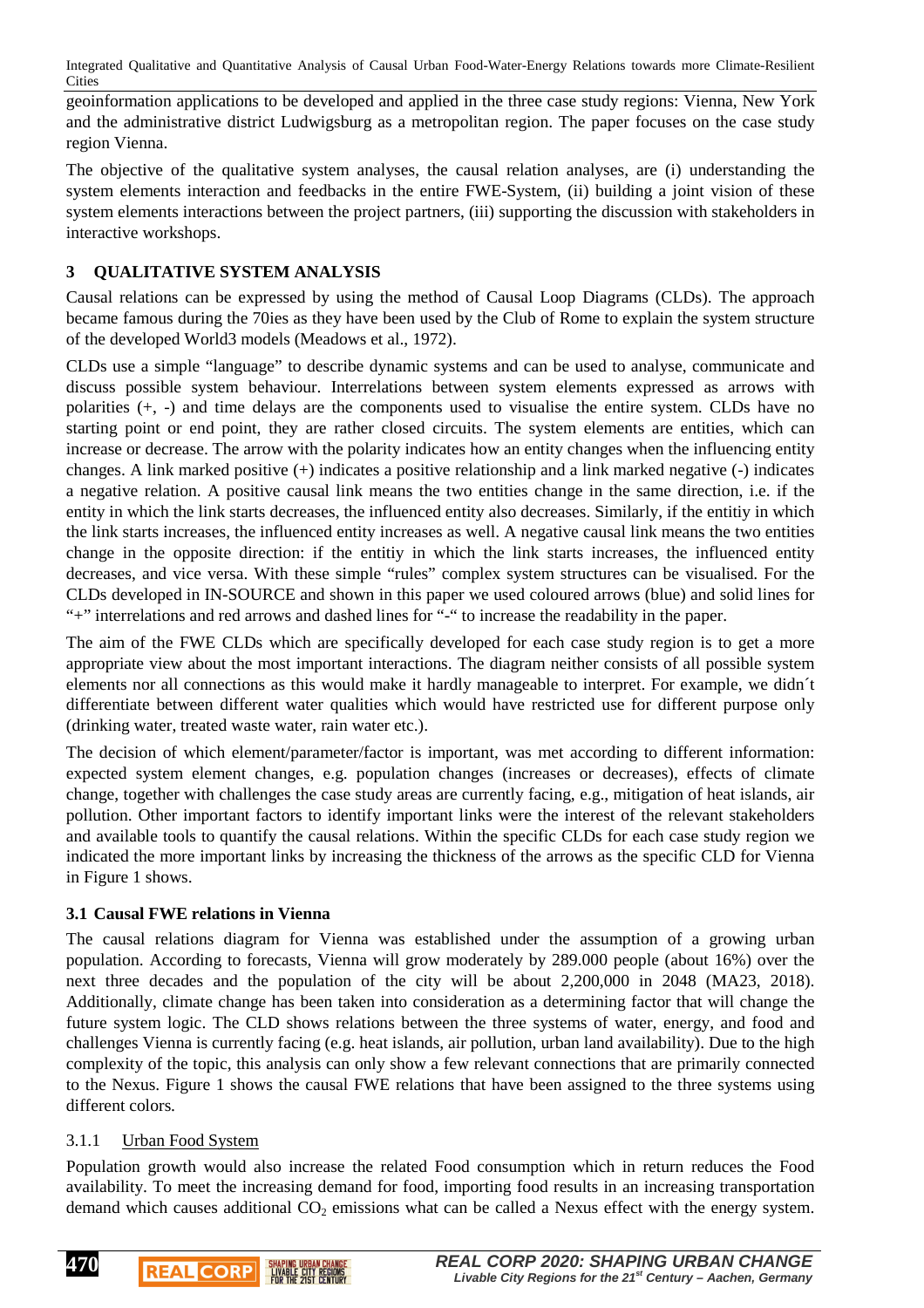Another option to supply the city with sufficient food is to increase Urban Agriculture (UA) which again increases the traffic to transport the food and affects the energy used for UA. Not only can food be grown on the available farmland, but it can also be used as an energy source by producing biofuel. This of course means again a reduction of Food availability.



Fig. 1: Specific Causal food-water-energy relations for Vienna. ©AIT

The urban food production system is obviously closely related to the availability of urban land which creates conflicting interests. The main conflict due to population growth arises between urban food production and the construction of new dwellings and industrial areas including green urban infrastructure (e.g. parks). As construction activity for housing and industry increases, the availability of arable land decreases. Innovative forms of UA as vertical farming and aquaponic reduce this conflict but are currently not in the scope of the city of Vienna. To minimize the land consumption of the assumed population growth, the population density could be increased too (e.g. by increasing the building height). This would result in a decrease of the Land consumption of the population and might subsequently result in increased Urban land availability.

Another parameter that needs to be involved as a key impact factor in the future urban food production system is Climate Change. More than almost any other sector, agriculture depends on climatic influences. Even slight changes in temperature and precipitation have a noticeable impact on the level and annual variability of yields and agricultural incomes. Both in past and future growing seasons, heat waves result in dry and dusty fields and an unbalanced distribution of precipitation severly affects the agricultural yields (Mitter et al., 2014; BMLRT(a), 2019).

# 3.1.2 Urban Water System

Climate Change has also an important effect to the water availability. Increased Rainfall water would increase the local Water availability, whereas current climate models for Vienna make it very difficult to estimate the changes in the amount of rainfall. The Rainfall intensity is, according to the current climate models, easier to predict and will increase. This would increase the Wastewater flows and reduce the Water availability because the total amount of rainwater could not be stored by the environment – soil, lakes etc. – (the surface runoff will increase). Additionally to the more frequently occurring heavy rainfall, the climate models are predicting that heat stress/heat waves will also occur more frequently in the future. One of Vienna´s strategies to cope with this problem is to increase the green and blue urban infrastructure (e.g., on bulding roofs and facades or urban places (MA18(a), 2015)) which results in an increase of Water demand for Green urban infrastructure but will further reduce the Water availability due to the required irrigation needs. In general, the current water system for Vienna regarding drinking water and water for industry is

**471**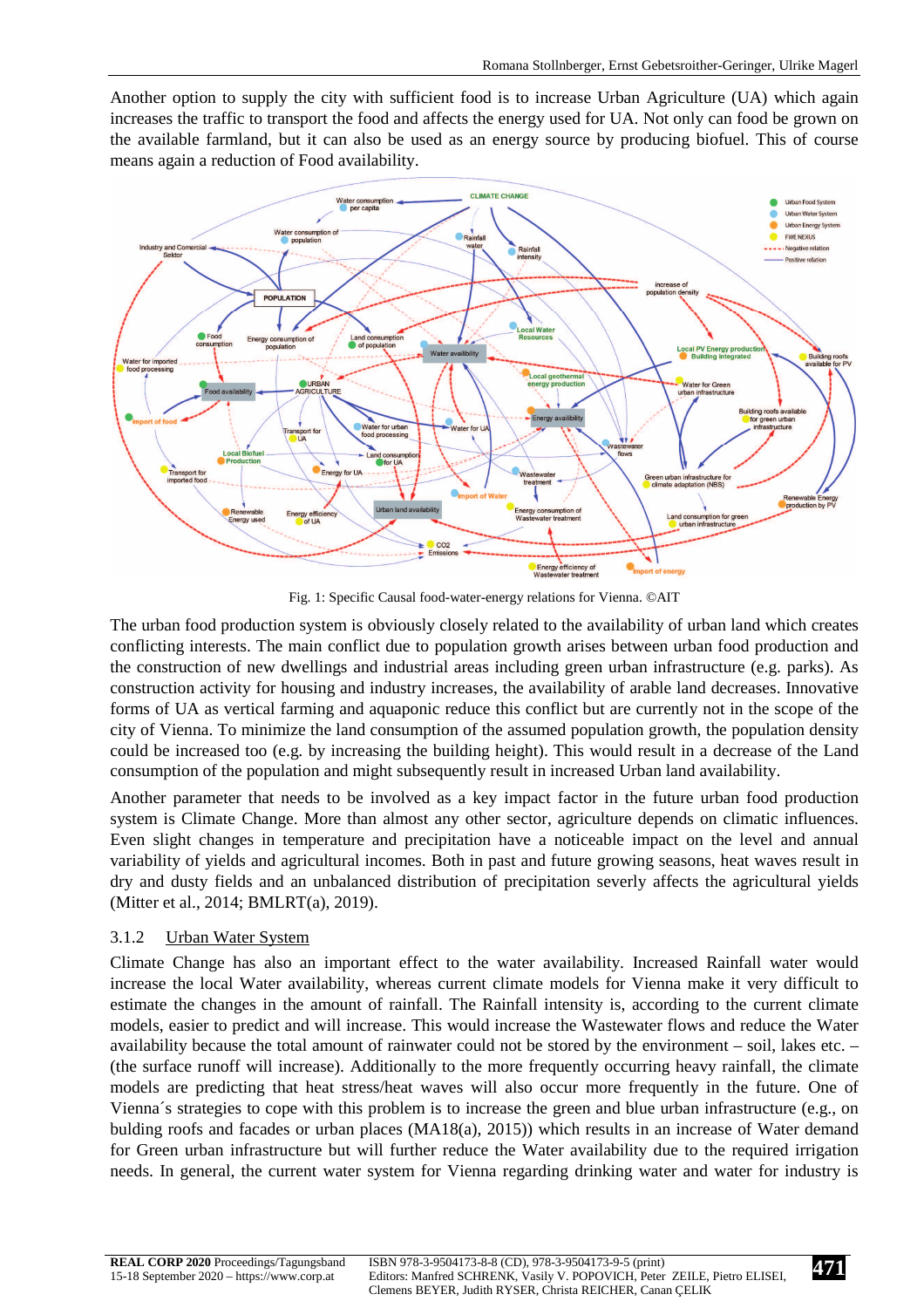dominated by water import from outside of Vienna and a growing population will further increase the need for more imports to the system.

#### 3.1.3 Urban Energy System

The energy system of Vienna is currently dominated by energy imported to the system. Almost 90 % of the energy consumed in Vienna is imported (MA20, 2019). In the future a higher share of renewable energy produced within the city as well as a more efficient use of energy is key to meet the 2050 targets regarding the reduction of  $CO_2$  emissions. Energy efficiency in urban agriculture aims e.g. at increasing the utilisation of waste heat from other uses for example to heat the green houses during winter season. The abovementioned conflict for urban land and the possible mitigation strategy to use vertical farms would increase the amount of energy needed to grow the plants in these facilities. The source of this additional energy demand is decisive. Photovoltaic (PV) systems producing electricity on the roofs of the vertical farms would for sure be a starting point to tackle the energy demand, especially during the winter season. In general, increasing the amount of building integrated PV is part of the Smart City framework strategy for the future (MA18(b), 2019).

The population growth resulting in an increased population density would also decrease the Building roofs available for either PV or green urban infrastructure due to limitations of urban land availability and the construction of high-rise buildings (which could affect the solar radiation). Thus, a more vertical development of Vienna (like New York City) would also have negative side effects on other resources (Renewable energy from PV) due to limited space availability for the installation of the necessary infrastructure.

Another important Nexus connection related to the water system is the Energy consumption of Wastewater treatment which will increase with the population growth. An increase in the Energy effciency of Wastewater treatment would decrease the energy needs. The increased amount of treated wastewater could be used in Urban Agricuture (UA) and increases therefore the Water availability in the system.



IN-SOURCE FWE-CAUSAL LOOP DIAGRAMS



#### **3.2 Story telling with CLDs**

**REAL CORP** 

**LIVABLE CITY REGIONS** 

**472**

These causal relations discussed so far are only a part of the relations presented in the CLD (Figure 1). The aim was to present the use of the developed specific CLD to "tell a story" on what would happen if some of these causal relations would change (increase or decrease). During the discussion with the stakeholders (energy experts, urban planners, food related NGOs from Vienna) in the workshops, the CLD has been very valuable as the experts found important connections of their own domain to others and missing interrelations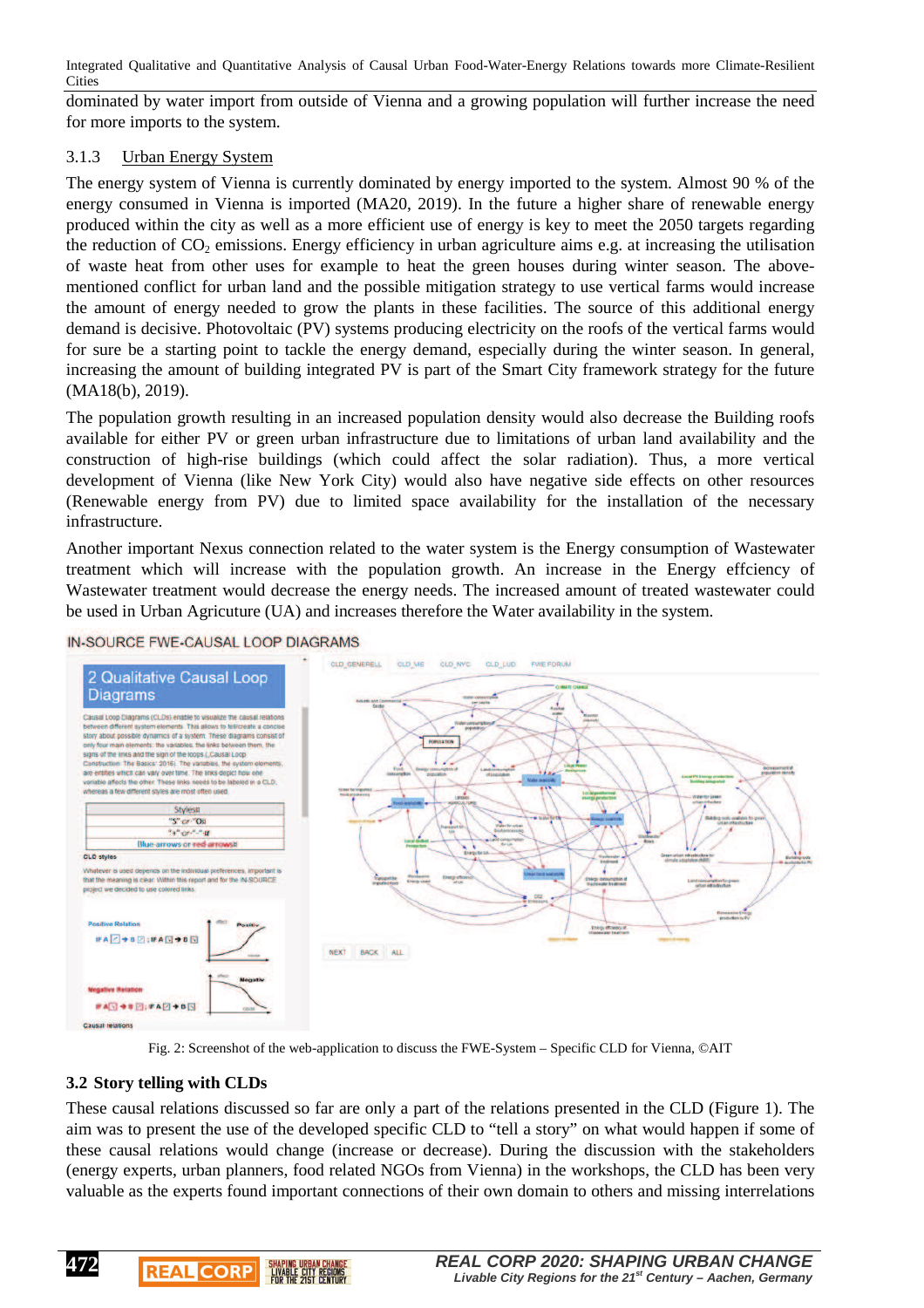could also be identified by the experts which improves the entire system knowledge. As Figure 1 shows, CLDs are often very complex in the sense which makes it difficult to follow and analyse. To increase the usability, a step by step introduction is recommended. For this purpose we developed within the IN-SOURCE project an interactive web-application to help users to understand the contex more easily by telling the story.

Figure 2 shows a screenshot of this interactive web application (AIT(a), 2020). For the other case study regions, that are considered in IN-SOURCE, New York City (NYC) and Ludwigsburg specific CLDs were also created, which also can be found in the web-application.

# **4 QUANTITATIVE ANALYSIS**

As mentioned above, based on the qualitative FWE Nexus system analysis, a quantification for important causal relations was performed. Main part of this was a GIS-based water demand analysis for different land use categories in Vienna. As basis, the current land use in Vienna, as shown in the following Figure 3, was used. The map illustrates the spatial distribution of urban agriculture-related land use categories in the city of Vienna in the year 2016. The map was created using open-source data supplied by Open Government Data Austria (OGD, 2019).



Fig. 3: Agricultural areas in Vienna 2016 (OGD, 2019), incl. water bodies and district boundaries of Vienna, ©AIT

There are 31 land use categories provided in the data set (OGD, 2019), while for this paper only so called "Urban Agricultural Areas" are of interest. These areas are divided into the three categories farmland, vineyard, nursery and orchard which cover 14% of the total area of Vienna. Farmland is most important because of the large proportion of urban agricultural area it occupies. Arable farming is mainly operated in the north, east and south of the city. Farmland corresponds to about 10% of the city's total area, which is significantly higher compared to e.g. 4% of agriculturally used area in Berlin. (UBA, 2019).

In 2016 almost 38,000 tons of field crops (grains, oil fruits, pulses, potatoes) have been cultivated on about 3,000 ha arable land (used for cultivation of field crops) in Vienna. Wheat accounts for around 50% of the total harvest. Nevertheless the level of self-suffiency for Vienna within these products is rather low – about 8% self-sufficiency for grains (Landwirtschaftskammer Wien, 2017). Table 1 gives an overview of the per capita consumption of different foods in 2017/18 for selected products.

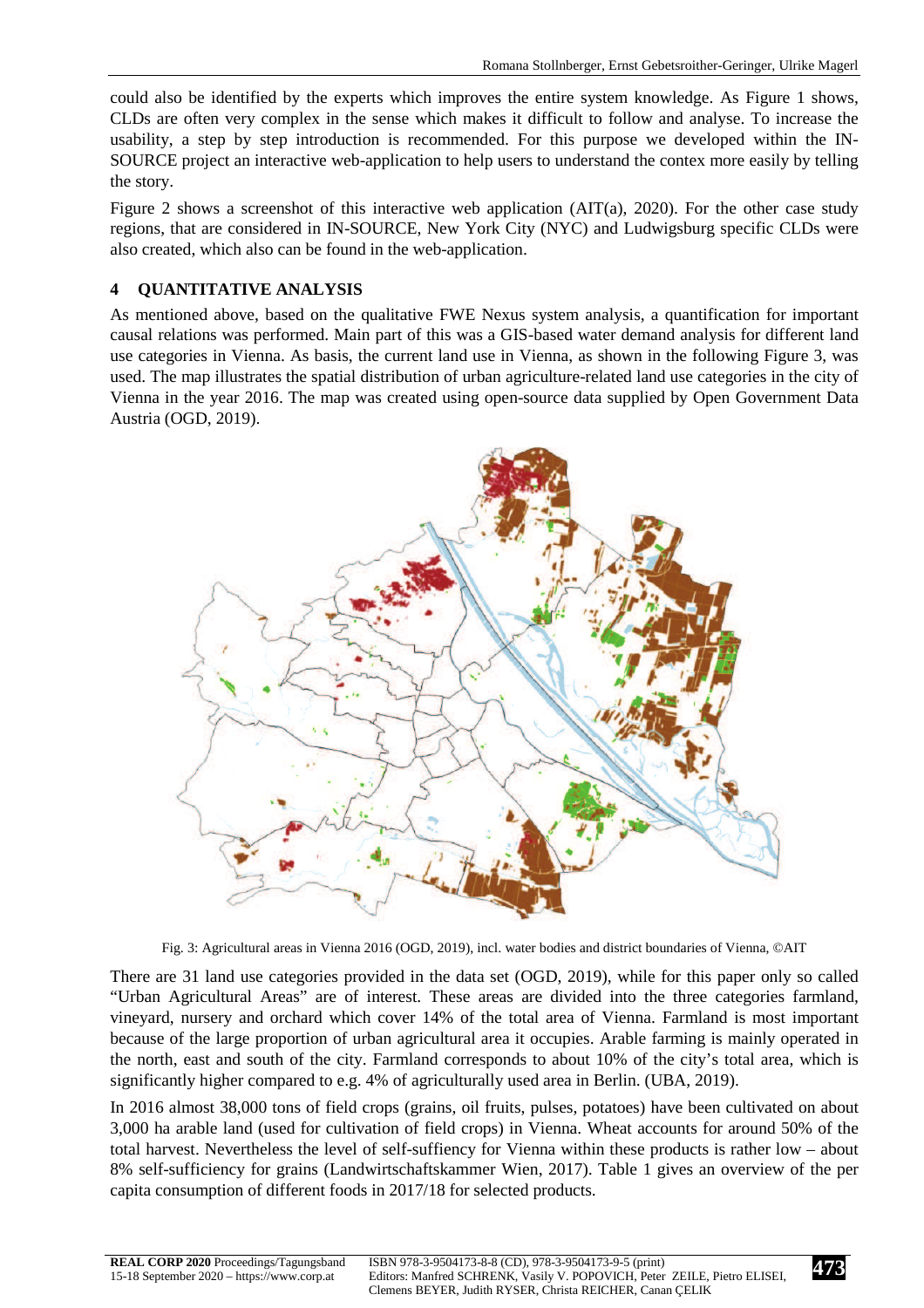| <b>Vegetables</b> |             | Grains |             | <b>Others</b> |             |
|-------------------|-------------|--------|-------------|---------------|-------------|
|                   | [kg/capita] |        | [kg/capita] |               | [kg/capita] |
| Tomatoes          | 29.0        | Wheat  | 63.3        | Sugar         | 33.3        |
| Onions            | 9.4         | Barley | 0.5         | Potatoes      | 49.0        |
| Carrots           | 9.1         | Maize  | 13.4        | Legumes       | 0.9         |

Table 1: Per-capita consumption July 2017 to June 2018 of main foods in Vienna in kg (Statistik Austria, 2019)

For estimating the water demand for farmland, it was necessary to estimate the water demand of different field crops. For our approximation we used potatoes, tomatoes, wheat and sugar since they correspond to the biggest amount of herbal foods consumed per capita in Vienna. Thus, these crops were considered to simulate the water demand of the land use category farmland. For the calculation of the water demand of these crops, the simulation tool AquaCrop by FAO was used (AquaCrop FAO, 2019). AquaCrop is a crop growth model developed by FAO's Land and Water Division to address food security and assesses the effects of the environment and management on crop production.

AquaCrop uses the input parameters climate, crop information, irrigation and soil to calculate the water demand of certain crops. The crops wheat, tomatoes, potatoes and sugar beet chosen for Vienna were already implemented as default files in the simulation tool. Thus, it was only necessary to make adjustments regarding sowing and harvesting time for the considered crops according to common practice in Austria (Agrana, 2019; Laendle - Kartoffel, 2019; Vereinigung der Pflanzenzüchter und Saatgutkaufleute Österreichs, n.d.). It should be noticed that AquaCrop calculates the water demand for crops that are cultivated in open field production. In the case of tomatoes in Vienna, the results could differ from the real situation as the tomatoes are mainly grown in greenhouses. Since the per capita consumption of tomatoes in Vienna is rather high, the water demand of tomatoes nevertheless was simulated with AquaCrop, as a first approximation.

The software simulates the irrigation requirement for optimal crop development. This means that the plants are always supplied with sufficient water, naturally via precipitation or by additional irrigation, so that the plants do not suffer from water stress and can therefore develop optimally. Chernosem was defined as soil type, which is a common and suitable soil type for agriculture in Vienna (MA22, 2019; ViennaGIS, 2019).

For the simulation of Viennese crops, the local climate is of great importance. Climatic data provided by AIT (supported by high resolution dynamic simulations carried out with the regional climate model COSMO-CLM (AIT(c), 2019; Cosmo, 2020)) was used for present as well as for future climate. Therefore, it was possible to simulate the water demand of agricultural crops in the future. Table 2 illustrates the development of the average water consumed by typical Viennese crops in the climatic periods 2019-2048 (P1), 2049-2078 (P2), 2079-2098 (P3). Climatic periods were used to reduce the annual fluctuation in precipitation. The calculated water demand presented in the table below considers only water consumed by the crop growth. Water consumption for transport, processing or washing, etc. is not included.

|                     | Water demand in $mm/m2$ |      |          |      |                                                                                               |  |  |  |
|---------------------|-------------------------|------|----------|------|-----------------------------------------------------------------------------------------------|--|--|--|
|                     |                         |      |          |      | P1: 2019-2048   P2: 2049-2078   Change (P1 to P2) [%]   P3: 2079-2098   Change (P2 to P3) [%] |  |  |  |
| <b>Tomato</b>       | 885                     | 900  | $+1.7\%$ | 920  | $+2.2%$                                                                                       |  |  |  |
| <b>Spring wheat</b> | 1235                    | 1265 | $+2.4%$  | 1335 | $+5.5\%$                                                                                      |  |  |  |
| <b>Sugar beet</b>   | 1225                    | 1235 | 0,8%     | 1245 | $+0.8\%$                                                                                      |  |  |  |
| Winter wheat   780  |                         | 810  | $+3,8%$  | 980  | $+21,0%$                                                                                      |  |  |  |
| <b>Potato</b>       | 1045                    | 1075 | $+2,9%$  | 1145 | $+6,5%$                                                                                       |  |  |  |

Table 2: Development of the average total water demand of typical Viennese crop plants due to climate change

Although there is only little difference in total average water demand, the figures don't reveal the sources of water. As the changes show, the water demand remains rather constant for all considered crops except for winter wheat. However, there is a current trend towards increased winter wheat cultivation, which Austrian farmers are following. According to the Federal Ministry of Agriculture, Regions and Tourism (BMLRT), the cultivation of spring wheat is declining due to climate change and the resulting hot and dry summer months (BMLRT(b), 2019). Statistical data confirms this trend: From 2016 to 2019 the cultivation area for spring wheat declined by 57 % (2016: 101 ha; 2019: 43 ha) in Vienna (Statistik Austria(b), 2020).

**474**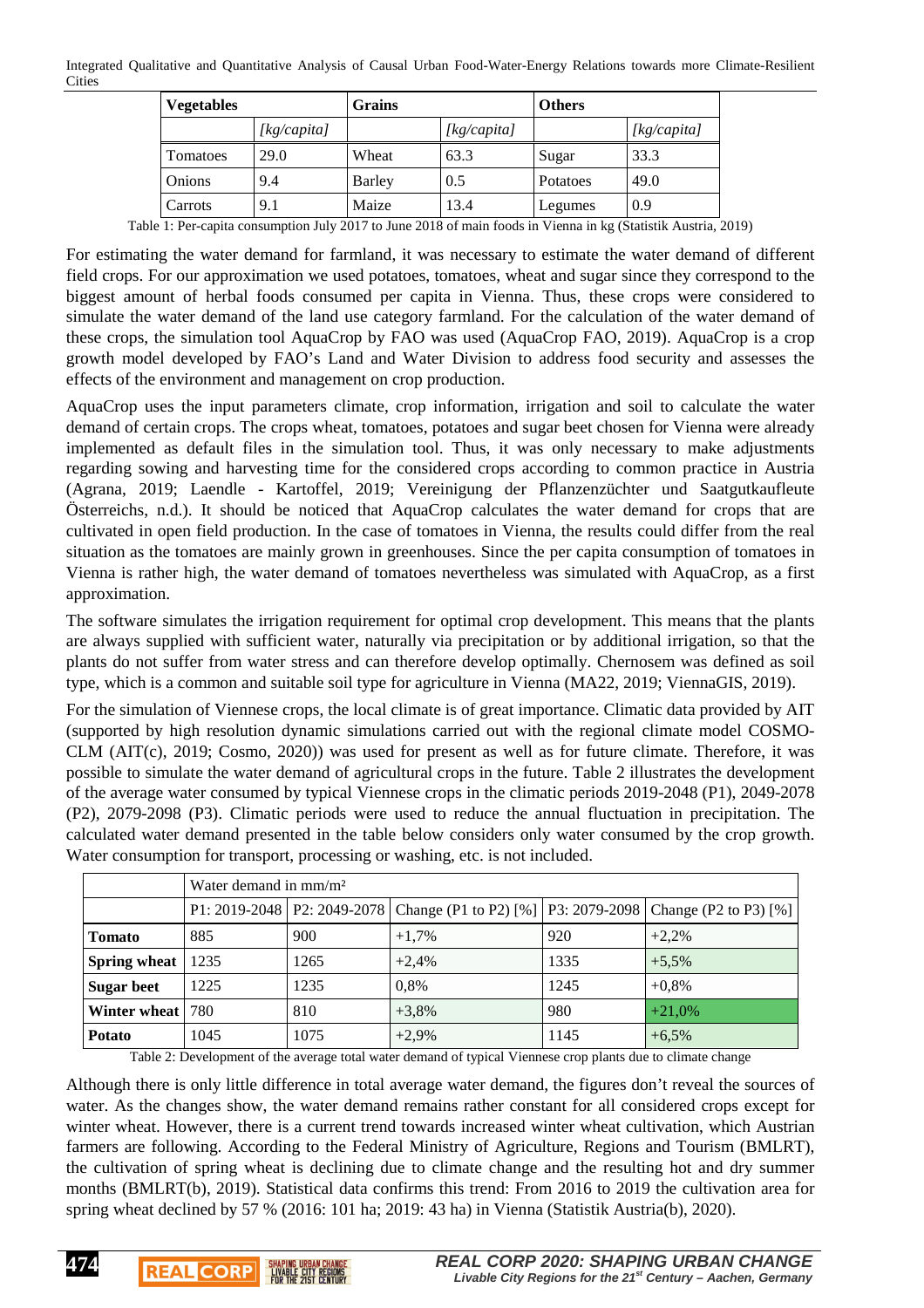To understand this trend, it is necessary to reflect upon the sources of water – from irrigation or precipitation – as mentioned above. Figure 4 seperates the sources of water into precipitation and irrigation for the same time period. It should be noticed, that the following figure exclusively shows water which is actually consumed and therefore necessary for plants to grow. The diagram shows the trend that in future the share of irrigation will increase continuously for all selected crops. Since all crops have different growing periods, the amount of precipitation, which can be used, differs. The best example is spring wheat and winter wheat. Whereas spring wheat is sown in spring and harvested in autumn, winter wheat is sown in the beginning of autumn. That is one of the reasons why the proportion of natural and water from irrigation differs between these two crops. Due to changing climate conditions, the distribution of precipitation during the year is shifting and can also be a reason for having to adapt the crop types.





Focusing on spring wheat, the diagram illustrates that the irrigation requirement is sigificantly increasing: in the climate period 2079-2098, the proportion of irrigation will even be greater than that of natural precipitation. This development contributes to the conversion of the cultivation of winter wheat in Austria, as mentioned above. Whereas irrigation requirement represents the main share of the total average water demand for most of the considered crops, the share of irrigation requirement for winter wheat remains relatively low. The following figure 5 shows the monthly mean temperature and precipitation for the respective climate periods to compare the results with climate data.



Fig. 5: Development of the monthly mean temperature and precipitation averaged over a 30-year span representing a time period from 2019 to 2098, ©AIT

As can be seen in the diagram, precipitation is steadily decreasing over time which is reflected in the irrigation demand for the considered crops. The climate model predicts a significant decrease of about 6% of precipitation for the period 2079-2098 compared to the previous period 2019-2048, as one factor leading to the required irrigation demand for the crops. In addition, the diagram shows an higher increase in temperature in the considered period during the entire year, which also increases the need for irrigation. The results of the climate model provide an outlook into the future, enabling to estimate the impact on the water demand for urban agriculture, in order to adapt to climate change. In summary, the results of the climate model show that a change is imminent in the next decades which will definitely influence the handling of resources.

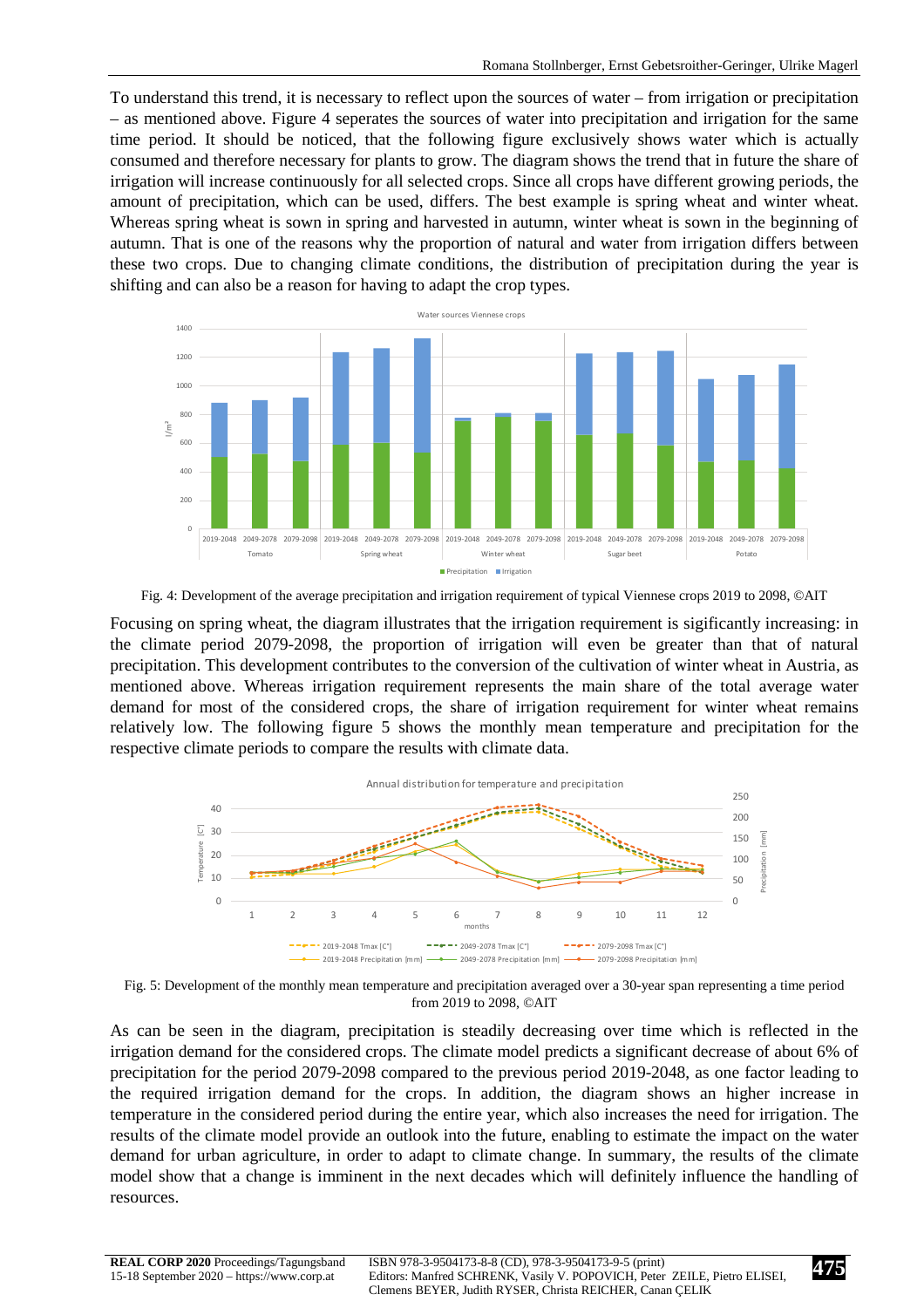As part of the IN-SOURCE project, these analyses shall lead to an estimation of water demand for Vienna, based on land use categories. In this context, additionally to the water demand for arable land, water demand factors have been investigated within the project for all relevant land use categories.

The research has shown that currently only limited (publicly available) data on water consumption in Austria, especially in Vienna, is available for different land use categories, or is difficult to obtain. For the residential category, an average daily water consumption of 130l/(capita\*day) was used (wien.gv.at, 2019), whereby this was in turn divided into several density categories as distinguished in real use (OGD, 2019) (e.g. dense residential area, garden city, large-volume residential construction, loosely built residential area/single-family houses area), as the water consumption in these housing options differ considerably from one another (Neunteufel, 2010). For industrial, commercial and service-oriented areas, estimating the water demand is difficult due to several parameters. According to Neunteufel, 2010, on the one hand, there are no figures on what proportion of Austrian industrial companies cover their water needs from the public water supply and what proportion is covered by self-supply (e.g. from ground water). On the other hand, the processes in industry/trade are very heterogeneous, which makes it difficult to estimate on a general level. In the commercial sector, values are usually set which, depending on the commercial enterprise, are multiplied by the number of employees or the quantity produced in order to take account of the different consumers. Nevertheless, there are some data that was collected from different studies and used in the project.



Fig. 6: Water demand by land use categories, ©AIT

The results of the water demand analyses show a total water demand of 226 Mio.  $m<sup>3</sup>$  per year in Vienna (calculation base year 2018). The residential use accounts for the largest share. The average water consumption for industrial/commercial areas was calculated at approx.  $31,000$  m<sup>3</sup>/ha and year, the agricultural and natural areas are estimated to consume an average of  $5,000$  m $\frac{3}{h}$ a per year, which corresponds to about 1/6 of the demand of industry. For residential areas, between 2,000 and 19,000 m<sup>3</sup>/ha and year are needed, depending on the density of the residential area.

# **5 SUMMARY AND OUTLOOK**

**REAL CORP** 

**EIVABLE CITY REGIONS** 

**476**

The aim of the qualitative approach using CLDs to highlight important FWE relations was to get a more appropriate view about the most relevant interactions. And indeed, the multiple connections give an idea of the complexity of the topic. The specific quantitative GIS-based analysis of land use changes and resulting water demand has shown, that there is further need for research activities in this area. The influencing factor of climate change concerning the change in water consumption needs to be investigated in more detail. Besides climate change, many other factors need to be taken into account, but cannot be assessed and truthfully projected into the future due to unpredictable trends. For example, changes in lifestyles like dietary habits are difficult to foresee. Scenario simulations can at least help to prepare for different possible futures and enable to create adquate adaptation measures.

Another research question that was raised in the project deals with the topic on how do new forms of urban agriculture (vertical farming, insect breeding, aquaponics) affect the specific water and energy consumption? Besides that, the development of green and blue infrastructure will also become a crucial topic in the future in order to accelerate climate change adaptation and benefit from the positive cooling effects to improve quality of life and well-being of citizens.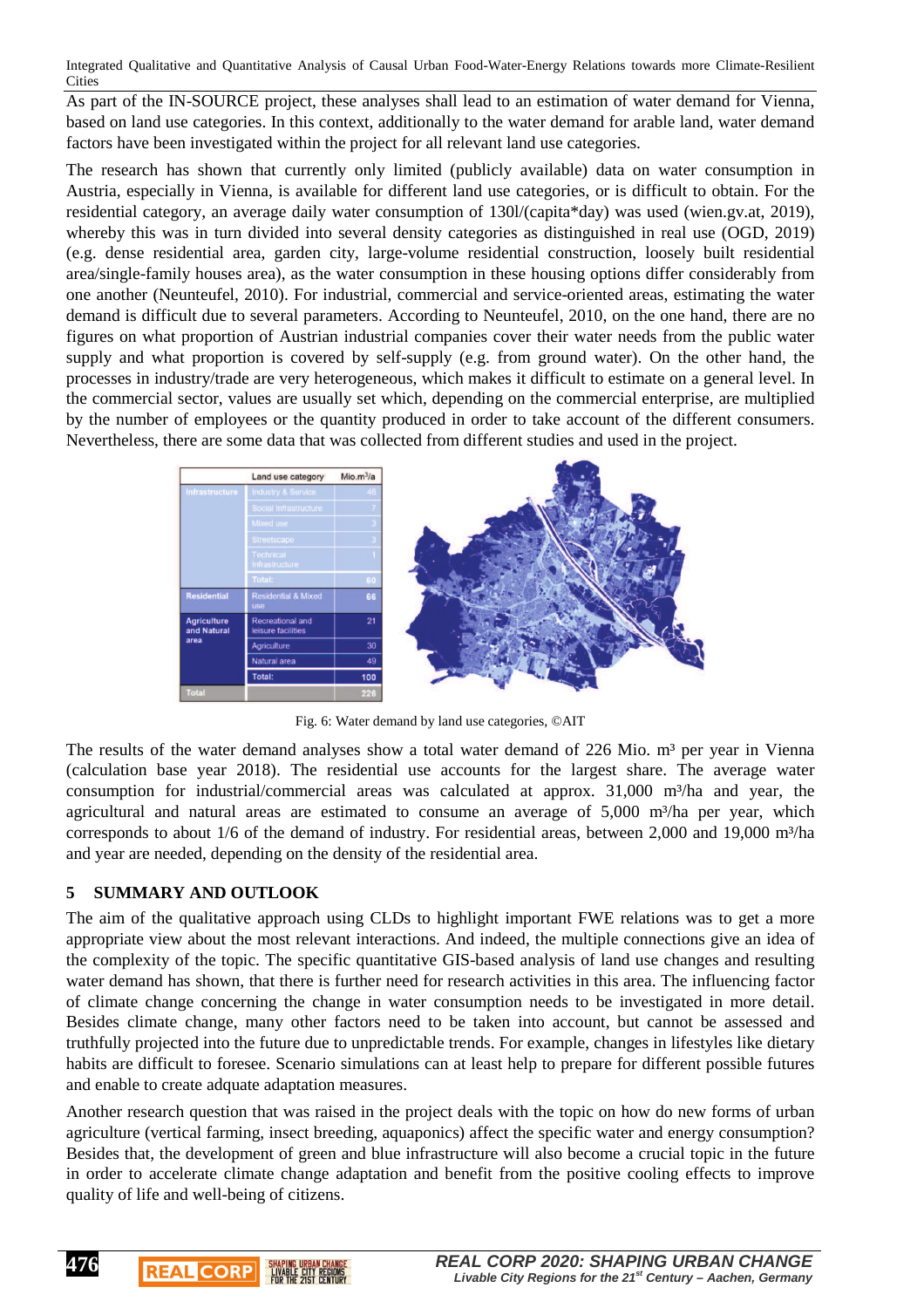Our analyses has shown that still high uncertainties exist, but this first estimation enables to get an idea of the most important leverage points to influence the water balance and existing FWE Nexus relations. The next steps in the project are to use the first results to simulate a future water demand using input data from the climate model. These results will be used as input for the simulation model URBANICA (Gebetsroither, 2014; Gebetsroither, 2015; AIT(b), 2020) which enables the user to analyse the impacts of spatial planning scenarios for the sustainable management of resources. The aim is to support urban planners in creating climate resilient cities and regions with regards to the FWE aspects.

#### **6 ACKNOWLEDGEMENTS**

The results in the paper were created as part of the IN-SOURCE project, funded under the framework of the SUGI Initiative in the Food-Water-Energy Nexus call, which was jointly established by the Belmont Forum and the JPI Urban Europe. In this context, we would like to give our acknowledgements to the Federal Ministry Republic of Austria Climate Action, Environment, Energy, Mobility, Innovation and Technology (BMK).

#### **7 REFERENCES**

AIT(a): Interactive Causal Loop Diagram, 2020, IN-SOURCE, http://cities.ait.ac.at/uilab/udb/home/dev/INSOURCE\_FWE\_CLD/. Accessed on 11.03.2020

AIT(b): URBANICA, https://www.ait.ac.at/en/research-topics/digital-resilient-cities/projects/urbanica/. Accessed on 11.03.2020 AIT(c): High Resolution Urban Climate Modelling, 2019,

- https://wiki.coast.hzg.de/clmcom/files/110166155/110166163/1/1577094814000/Zuger\_AIT\_High\_Resolution\_Urban\_ Climate\_Modelling\_public.pdf. Accessed on 11.03.2020
- AGRANA: Zuckerproduktion in Österreich. Wiener Zucker, 2019, https://www.wiener-zucker.at/ueber-uns/zuckerproduktion/. Accessed on 11.03.2020
- AquaCrop FAO, 2019: http://www.fao.org/aquacrop/en/. Accessed on 11.03.2020
- BREN D´AMOUR, CHRISTOPHER, REITSMA, FEMKE; BAIOCCHI, GIOVANNI; BARTHEL, STEPHAN;
- GÜNERALP, BURAK; ERB, KARL-HEINZ; HABERL, HELMUTH; CREUTZIG, FELIX; SETO, KAREN C.: Future urban land expansion and implications for global croplands, PNAS August 22, 2017 114 (34) 8939-8944; first published December 27, 2016, https://doi.org/10.1073/pnas.1606036114. Accessed on 11.03.2020
- BMLRT(a): Nachhaltige Risikoabsicherung zur Abfederung der Auswirkungen der Trockenheit in der Landwirtschaft, Landwirtschaft und Ländliche Entwicklung (Sektion II), 09.08.2019, https://www.bmnt.gv.at/land/produktionmaerkte/klimawandel-risikomanagement-luftreinhaltung/Trockenheit---Ma%C3%9Fnahmen.html. Accessed on 11.03.2020
- BMLRT (b): Getreideanbau und Getreidearten in Österreich. Bundesministerium für Nachhaltigkeit und Tourismus, 08.08.2019, https://www.bmnt.gv.at/land/produktion-maerkte/pflanzliche-produktion/getreide/Getreide.html. Accessed on 11.03.2020

COSMO: Consorium for Small-scale Modeling, 2019, http://www.cosmo-model.org//. Accessed on 11.03.2020

- GEBETSROITHER-GERINGER, E., LOIBL, W.: Urban Development Simulator: An Interactive Decision Support Tool for Urban Planners Enabling Citizen's Participation. Presented at the RealCORP 2014, Ed.: Manfred SCHRENK, Vasily V. POPOVICH, Peter ZEILE, Pietro ELISEI, Vienna 2014, http://geomultimedia.org/archive/CORP2014\_149.pdf. Accessed on 11.03.2020
- GEBETSROITHER-GERINGER, E., LOIBL, W.: Urban Development and Infrastructure Cost Modelling for Managing Urban Growth in Latin American Cities. Presented at the RealCORP 2015; Ed.: M. SCHRENK, V. V. POPOVICH, P. ZEILE, P. ELISEI, C. BEYER, Ghent 2015, https://conference.corp.at/archive/CORP2015\_120.pdf. Accessed on 11.03.2020
- HOFF, H.: Understanding the Nexus. Background Paper for the Bonn 2011 Conference: The Water, Energy and Food Security Nexus. Stockholm Environment Institute, Stockholm, 2011.
- LAENDLE-KARTOFFEL: Ländle Kartoffel, 2019, https://www.laendle.at/produkte/kartoffel/. Accessed on 11.03.2020 LANDWIRTSCHAFTSKAMMER: Landwirtschaftsbericht 2017, Berichtszeitraum 2015/2016, 2017, URL:
- https://wien.lko.at/wiener-landwirtschaftsberichte+2500++2090042+5804. Accessed on 11.03.2020
- MA20: Energiebericht der Stadt Wien: Daten 2017, Wien, 2019.
- MA22: Bodenkarten Die Böden Wiens, Wien, 2019.
- MA23: Kleinräumige Bevölkerungsprognose 2018, Wien in Zahlen, Wien, 2018.
- MA31: Wasserversorgung in Wien 2000 bis 2018, Stadt Wien, 2019,

https://www.wien.gv.at/statistik/verwaltung/tabellen/wasserversorgung-zr.html. Accessed on 11.03.2020

- MA18(a): Fachkonzept Grün- und Freiraum: gemeinsam draußen. Magistrat der Stadt Wien, Magistratsabteilung 18 Stadtentwicklung und Stadtplanung, 2015.
- MA18(b): Smart City Wien Rahmenstrategie 2019-2050, Wien, 2019
- MITTER, H.; SCHÖNHART, M., SCHMID, E.: MEYER, I.: SINABELL, F.; MECHTLER, K.; BACHNER, G.; BENAR-FRIEDL, B.; ZULKA, K.P.; GÖTZL, M.; THEMESSL, M.; WOLF, A.; KRIECHBAUM, M.; PECH, M.: Auswirkungen des Klimawandels auf die pflanzliche Produktion in Österreich, CCCA Factsheet #2, 2014
- MEADOWS, D. H., MEADOWS, D.L., RANDERS, J., BEHRENS, W.W.: The Limits To Growth; a Report for the Club of Rome's Project on the Predicament of Mankind. New York: Universe Books, 1972.
- NEUNTEUFEL, R.: Studie Wasserverbrauch und Wasserbedarf, Teil 1: Literaturstudie zum Wasserverbrauch Einflussfaktoren, Entwicklung und Prognosen, Wien, 2010, https://www.bmnt.gv.at/dam/jcr:00070937-0320-4544-b6a4-
	- 320325dcfd86/Wasserverbrauch%20Wasserbedarf%20Literaturstudie.pdf. Accessed on 11.03.2020